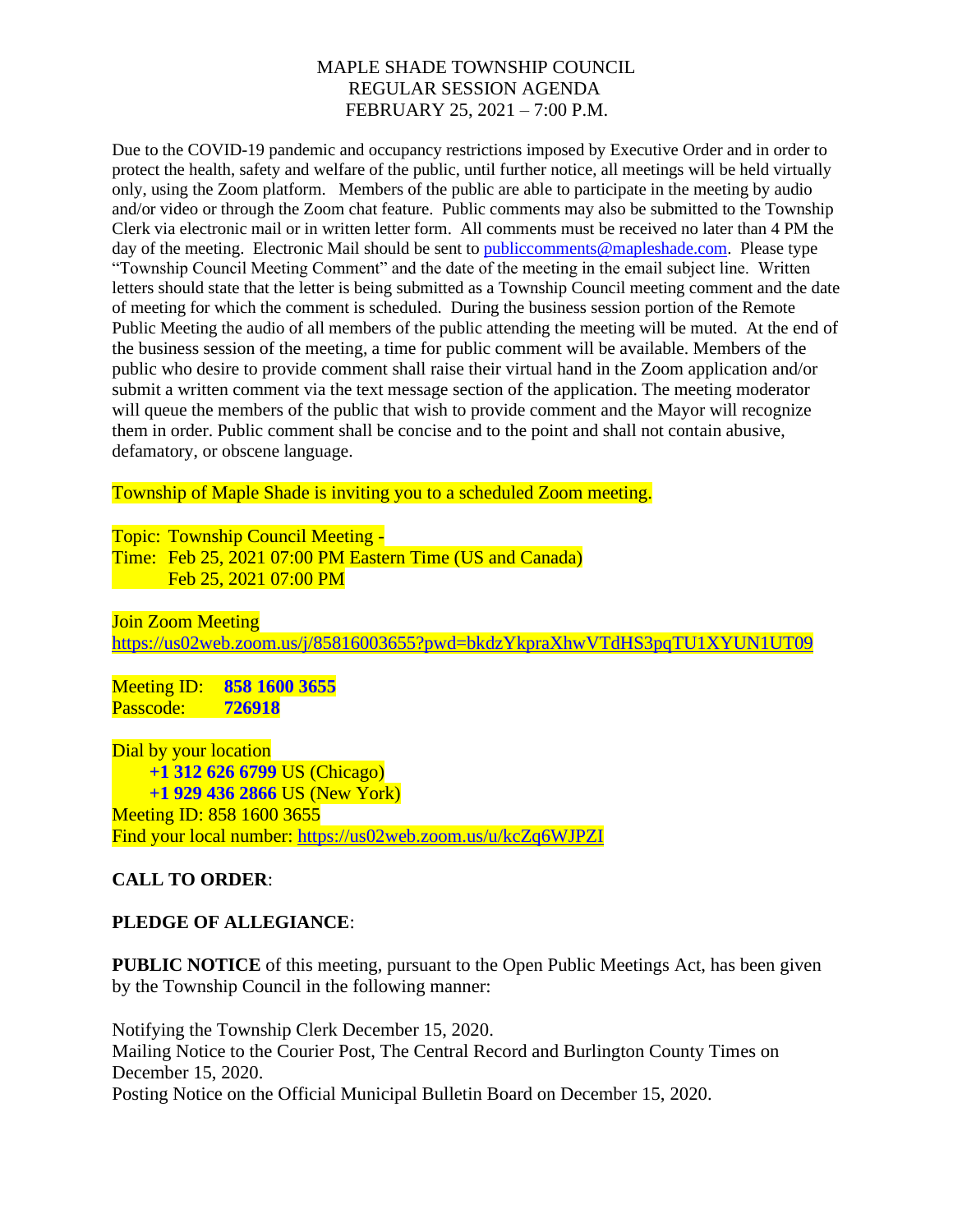## MAPLE SHADE TOWNSHIP COUNCIL REGULAR SESSION AGENDA FEBRUARY 25, 2021 – 7:00 P.M.

## **ROLL CALL**

### **ORDINANCES – SECOND READING AND PUBLIC HEARING**

**Ordinance No. 2021-01** An Ordinance Establishing Salaries and Wages of Certain Officers and Employees of the Township of Maple Shade, County of Burlington, State of New Jersey, Effective January 1, 2021

| Open to Public   |         |           |               |
|------------------|---------|-----------|---------------|
| Motion to Close: | Second: | Comments: | All in Favor: |
| Motion to Adopt: | Second: | Comments: | Roll Call:    |

**PUBLIC PORTION (for Consent Agenda Items)** Motion to Close: Second: All in Favor:

### **CONSENT AGENDA**

**Resolution No. 2021-R-45** Appoint Karen Zlotnick as Recycling Coordinator

**Resolution No. 2021-R-46** Authorize Transfer of Appropriation Reserves

**Resolution No. 2021-R-47** Requesting A 3-month Extension of Time for Award of a Construction Contract for the Combined FY2019 and FY2020 Municipal Aid Grant Fnded Project

| Motion to Approve:                      | Second: | Comments:     | Roll Call: |  |  |
|-----------------------------------------|---------|---------------|------------|--|--|
| <b>APPROVAL OF EXPENDITURE LIST</b>     |         |               |            |  |  |
| Motion to Approve:                      | Second: | Comments:     | Roll Call: |  |  |
| <b>APPROVAL OF JANUARY 2021 MINUTES</b> |         |               |            |  |  |
| Motion to Approve:                      | Second: | Comments:     | Roll Call: |  |  |
| <b>PUBLIC PORTION</b>                   |         |               |            |  |  |
| Motion to Close:                        | Second: | All in Favor: |            |  |  |

### **STAFF AND PROFESSIONAL COMMENTS**

#### **OLD BUSINESS**

- 1. Operations
- 2. Engineer's Report
- 3. Site Plan
- 4. Advisory Board